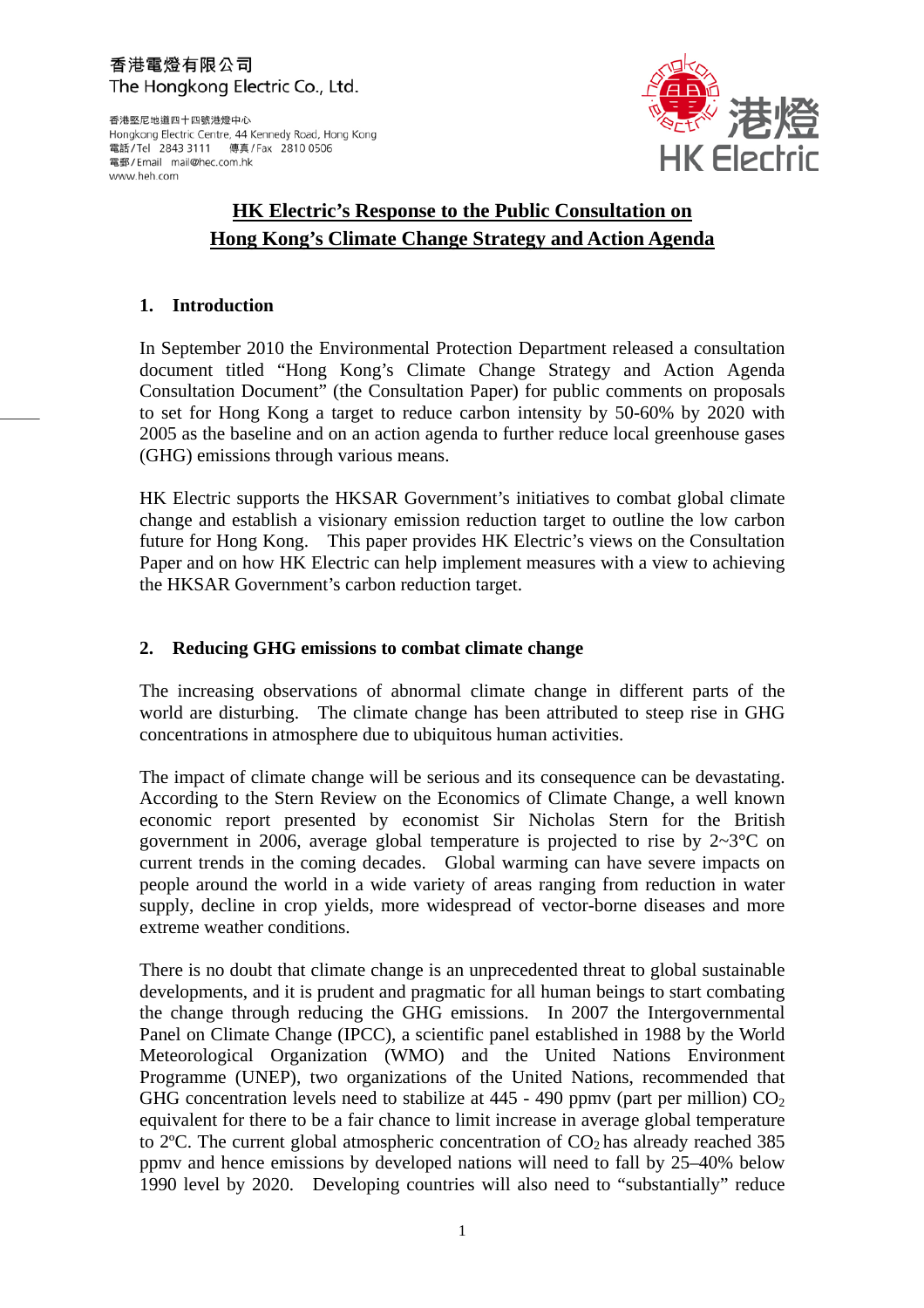their emission from a business-as-usual scenario by decoupling carbon emissions from economic growth and making transition to a low carbon economy through improving energy efficiency, changing fuel mix and decarbonizing other economic activities producing GHG emissions*.*

The HKSAR Government's proposed carbon intensity reduction target for Hong Kong of 50% - 60% below 2005 level by 2020 is expected to reduce the projected per capita GHG emissions by 3.6–4.5 tonnes of  $CO<sub>2</sub>$  equivalent, which representing a 27% – 42% reduction below the 1990 level can well demonstrate Hong Kong's efforts in working with the world community to combat global climate change.

The proposed target also reflects the role of Hong Kong in contributing to China's transition to a low carbon economy. China is a developing country and Hong Kong is one of her most developed cities. There are many developing provinces and regions in China whose economies still heavily rely on coal-based industries. Their transition to a low carbon economy will be more challenging. It is pragmatic that Hong Kong recognizes its responsibility as a far more developed city to work towards, and even surpass, the national carbon intensity reduction target, so as to support China's transition to a low-carbon economy with sustained economic growth.

Accordingly, HK Electric supports the HKSAR Government's proposed carbon intensity reduction target and transition to a low carbon economy. The proposal demonstrates Hong Kong's determination in contributing to both the national and the global reduction initiatives to combat climate change.

#### **3. Decarbonizing electricity generation**

HK Electric considers that it is viable and practical to reduce the carbon footprint of electricity generation. This will play a key role for Hong Kong to pave its way to a low carbon economy.

Moving to a low carbon fuel mix for electricity generation will itself lower GHG emissions. On top of this, it can contribute to the decarbonization of other sectors through, for instance, increased use of high efficiency electrical appliances in the residential sector and electricity powered transportation systems in the transportation sector. The lowering of the emissions will also bring about the side, but equally significant, benefits of further improving the local air quality and the public health.

HK Electric has already made a head start to delivering reliable and low carbon electricity through the development of Liquefied Natural Gas (LNG) and renewable energy generation. We will continue our endeavor to achieve the ever challenging GHG emissions reduction target whilst maintaining a strategic fuel mix to ensure adequate and reliable supply of electricity to our customers at a reasonable cost.

#### **4. Revamping fuel mix**

The need to revamp the fuel mix for electricity generation to a low carbon fuel mix is critical to the success of Hong Kong's transition to a low carbon economy. As regards the possible candidates that can contribute to the future low carbon fuel mix, HK Electric sets out our perspective below: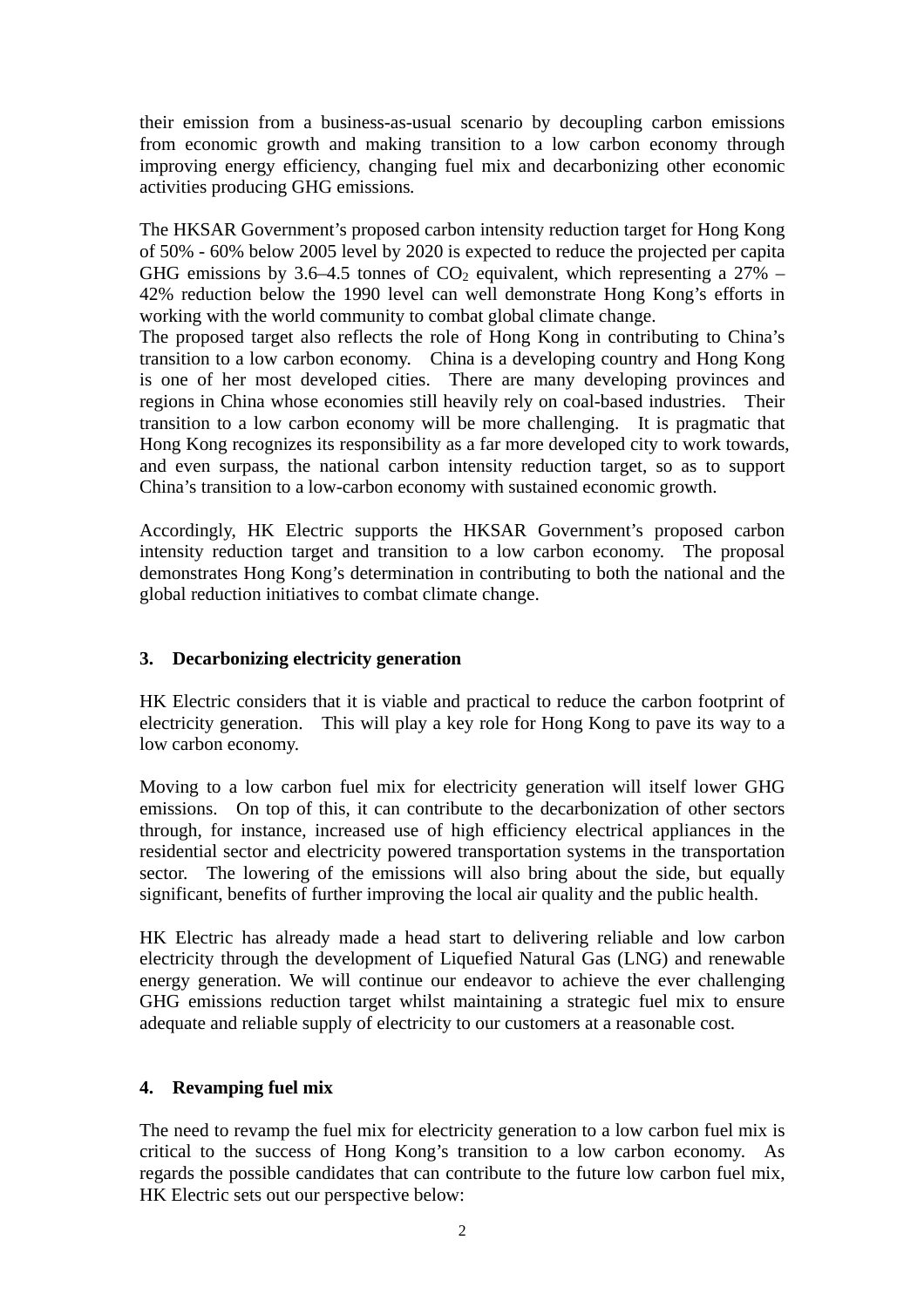## **4.1. Natural gas**

LNG is a low carbon emission fuel and one of the cleanest fuels available today. Using LNG to generate electricity could reduce carbon emission by as much as 50% of that from coal generated electricity. Its use also helps to enhance the quality of air that we breathe.

HK Electric has demonstrated its strong commitment to alleviating climate change and protecting the environment by investing and developing infrastructure to import LNG to Hong Kong to fuel its electricity generation since 2006 when it built Hong Kong's first LNG-fuelled combined cycle gas turbine Unit L9 in Lamma Power Station.

With the experience of Unit L9 which has brought significant carbon and emission performance improvement, HK Electric is able to support with confidence the government policy direction which requires natural gas to play a more essential role in Hong Kong's generation fuel mix. From 2010 about 30% of our total electricity generation will be fuelled by LNG, a remarkable increase from zero in 2005 and 6% in 2006. HK Electric firmly believe that the increasing use of natural gas through the bringing in of more nos. of modern and higher efficiency combined cycle gas turbine units can reduce carbon emission to mitigate climate change and lower overall fuel costs and diversify fuel sources to ensure energy security.

However, in order for Hong Kong to increase the share of natural gas in its fuel mix to 40%, HK Electric anticipates power companies in HKSAR will face challenges in securing natural gas supplies of sufficient flexibility to adapt to the changing pattern of local electricity consumption. HK Electric recognizes that the HKSAR Government's determination and commitment to overcome the challenge have been demonstrated by the signing of the Memorandum of Understanding on Energy Co-operation with the National Energy Administration in 2008. We urge and welcome the HKSAR Government to continue playing the role of a proactive facilitator to assist local power companies in overcoming possible hurdles in securing new and additional natural gas supplies. With the support of the HKSAR Government, HK Electric is hopeful that it can resolve additional natural gas supply problems to achieve the increased electricity generation by natural gas.

#### **4.2. Renewable energy**

HK Electric fully understands the aspiration of local community for increased application of renewable energy for electricity generation. However, the renewable energy potential capability in Hong Kong is both physically and geographically restricted. Hong Kong has no large river for hydropower, while both tidal and wave resources are too mild to deliver significant power supply even if the technologies now under research could be commercialized in future. Only wind and solar resources have some potential for commercial scale development.

Recognizing the importance of sustainable development and the pressing need to improve air quality in Hong Kong, HK Electric has pioneered in renewable energy and currently owns the largest wind and solar electricity generation facilities in Hong Kong.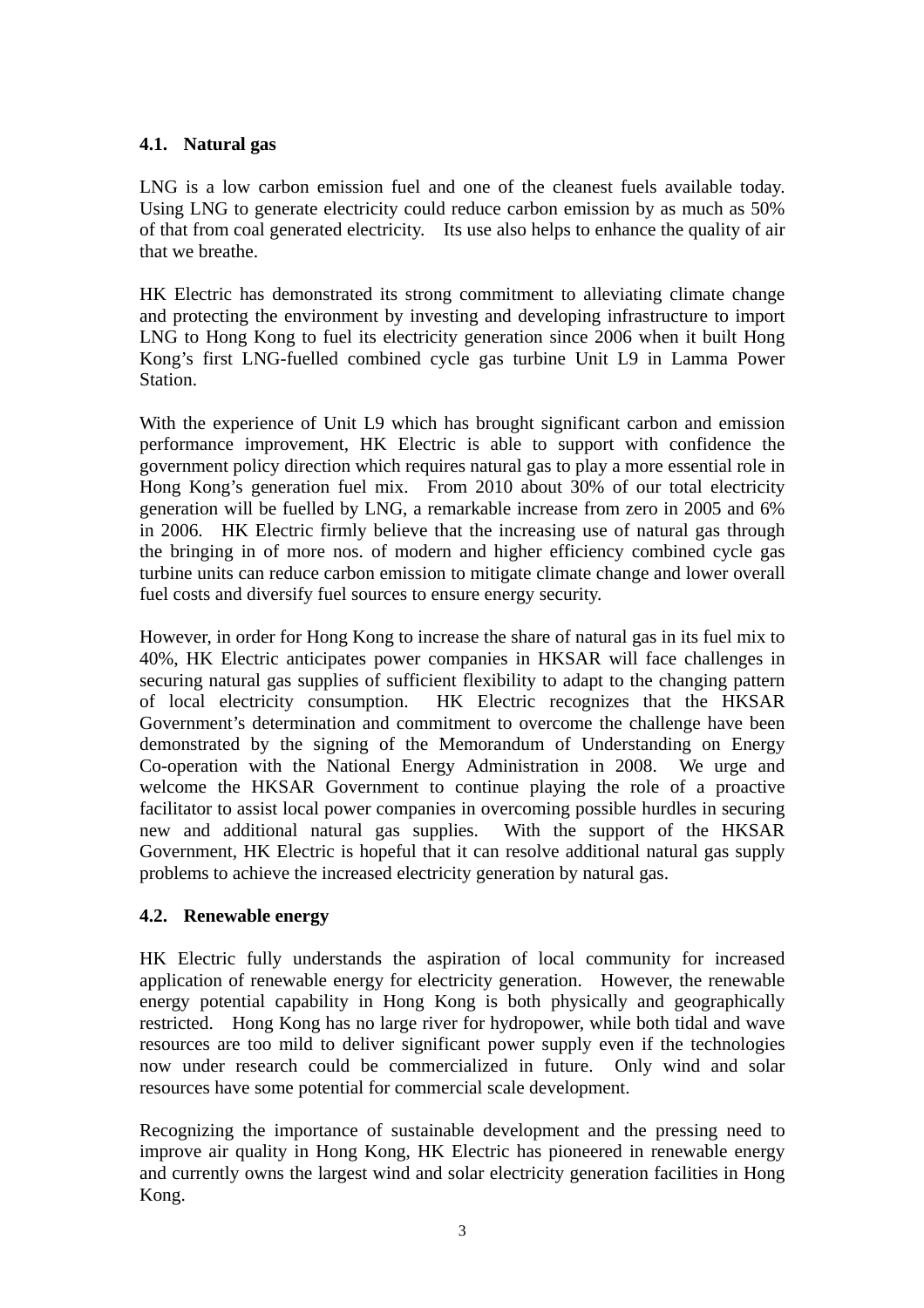#### *4.2.1. Wind power*

Generating electricity by wind power can cut down use of fossil fuels, and contribute to the improvement of regional air quality.

HK Electric commissioned the Lamma Winds, Hong Kong's first grid-connected wind power station, in February 2006 at Tai Ling on Lamma Island. The 800kW wind turbine is the first commercial scale renewable energy facility ever built in Hong Kong. An exhibition centre on the development and application of various forms of renewable energy for education purpose was built in the Wind Turbine compound, which has become a distinct landmark and attraction for the public and tourists. By end 2010, Lamma Winds has generated more than 4 million kWh of green electricity offsetting more than 3,300 metric tonnes of carbon dioxide emissions.

Building upon the success and operating experience of the Lamma Winds, HK Electric is keen to expand wind energy application in Hong Kong by planning to develop a 100MW class offshore wind farm on Hong Kong's territorial waters. This is part of our commitment to combat climate change and is also a response to the HKSAR Government's First Sustainable Energy Strategy for Hong Kong.

Subject to the approval of the HKSAR Government, the proposed 100MW class offshore wind farm is scheduled for completion by 2015. It is envisaged that around 30 sets of 2.3 – 3.6MW class wind turbine will be erected over a total of about 600 hectares water surface. Those turbines will be interconnected by cables for connecting to HK Electric's power grid and will produce about 170 million kWh of green electricity each year adequate to meet the consumption for 50,000 families. The green electricity so generated is roughly around 1.6% of HK Electric's total electricity sales in 2008 and will offset 150,000 metric tonnes of carbon dioxide emissions every year over the 25 years of its operating lifetime.

#### *4.2.2. Solar power applying home grown photovoltaic (PV) technology*

Solar power is a source of renewable energy and can be captured by photovoltaic (PV) cells for electricity generation. In July 2010, HK Electric commissioned the largest PV system in Hong Kong. The installation is based on the amorphous silicon thin film PV technology developed by a local high tech establishment under the "Shenzhen – Hong Kong Innovation Circle" agreement signed between the HKSAR Government and People's Government of Shenzhen Municipality. As compared to crystalline PV cells, amorphous silicon thin film PV cells are considered more environmentally friendly in production and are more cost competitive for applications especially in tropical areas due to better performance in electricity production.

Taking into account the layout and technical factors, the PV system has been installed on the roofs of Main Station Building of Lamma Power Station with a total of 5,500 modules of amorphous thin film PV cells which makes up a total peak capacity of 550kW. The PV system produces more than 620,000 kWh of green electricity annually, offsetting about 550 tonnes of carbon dioxide emissions every year for its 25 years life span.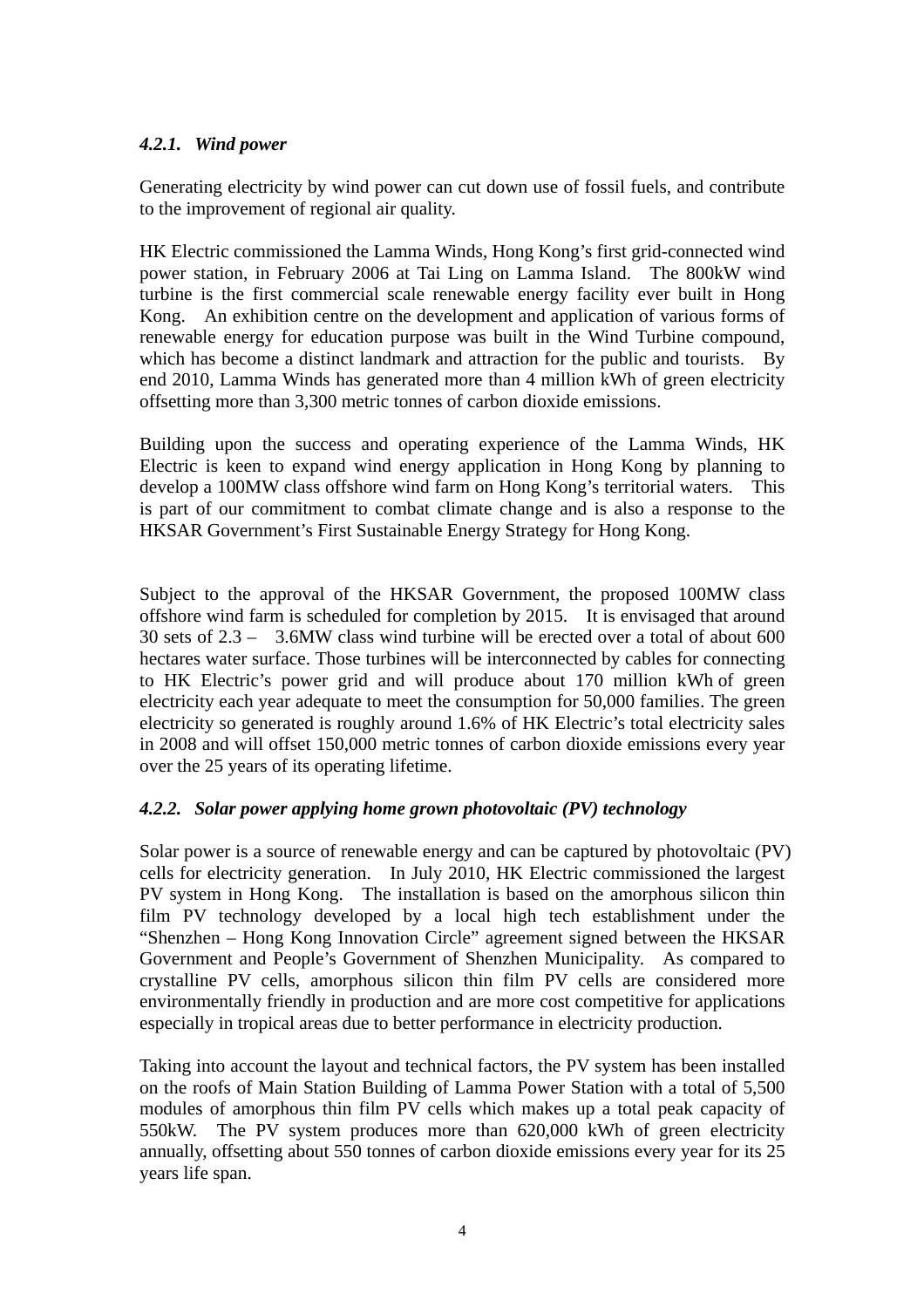HK Electric is investigating the feasibility of further expanding its PV system to achieve more solar power generation at Lamma Power Station.

## *4.2.3. Inherent Limitations*

Based on our experience, there are inherent limitations to wider application of wind and solar power in Hong Kong, such as weather conditions which affect the amount of electricity generated.

As such, HK Electric considers the proposed target of 3-4% renewable energy in the proposed fuel mix by 2020 very challenging. Nonetheless, as a staunch supporter of renewable energy, HK Electric is willing to take up the challenge to help Hong Kong meeting the proposed renewable energy target.

# **4.3. Nuclear power**

HK Electric fully appreciates the public's concerns about the safety and supply reliability issues associated with nuclear power. On the other hand, HK Electric also recognizes the important potential of nuclear power as a major constituent of Hong Kong's fuel mix for electricity generation and the significant contributions it can have to reduce carbon emissions.

# *4.3.1. Comparison with other fuel mix options*

Today nuclear generation is the only large scale low carbon option available for base load operation. Wind and solar generation is by nature intermittent and unpredictable. They need other controllable generation, like fossil-fuel generation to back up for reliable system operation.

Similar to renewable energy, nuclear energy has zero emission (including GHG) during electricity generation and very low life-cycle GHG emissions. This makes nuclear energy an appealing option as compared to natural gas. Although natural gas generation is more carbon friendly than coal generation, GHG will still be emitted from the generation process. By comparison, introduction of nuclear generation to replace coal generation will bring even larger carbon reduction by totally eliminating the emissions and hence enabling Hong Kong to achieve a level of carbon reduction which is otherwise not achievable with other forms of fossil-fuel electricity generation.

#### *4.3.2. Safety and reliability*

With improving technologies and cumulating operational experience (some 14,000 reactor-years of commercial operation in 32 countries according to the World Nuclear Association), nuclear power has a proven track record that it can be a safe and reliable energy source. Hong Kong has been importing nuclear power from Daya Bay Nuclear Power Station since 1994 and will be able to draw reference to its successful experience to manage the risks associated with the development and operation of nuclear power.

In order to provide the necessary comfort and confidence to the public who are concerned with importing additional nuclear power from Guangdong, the two Hong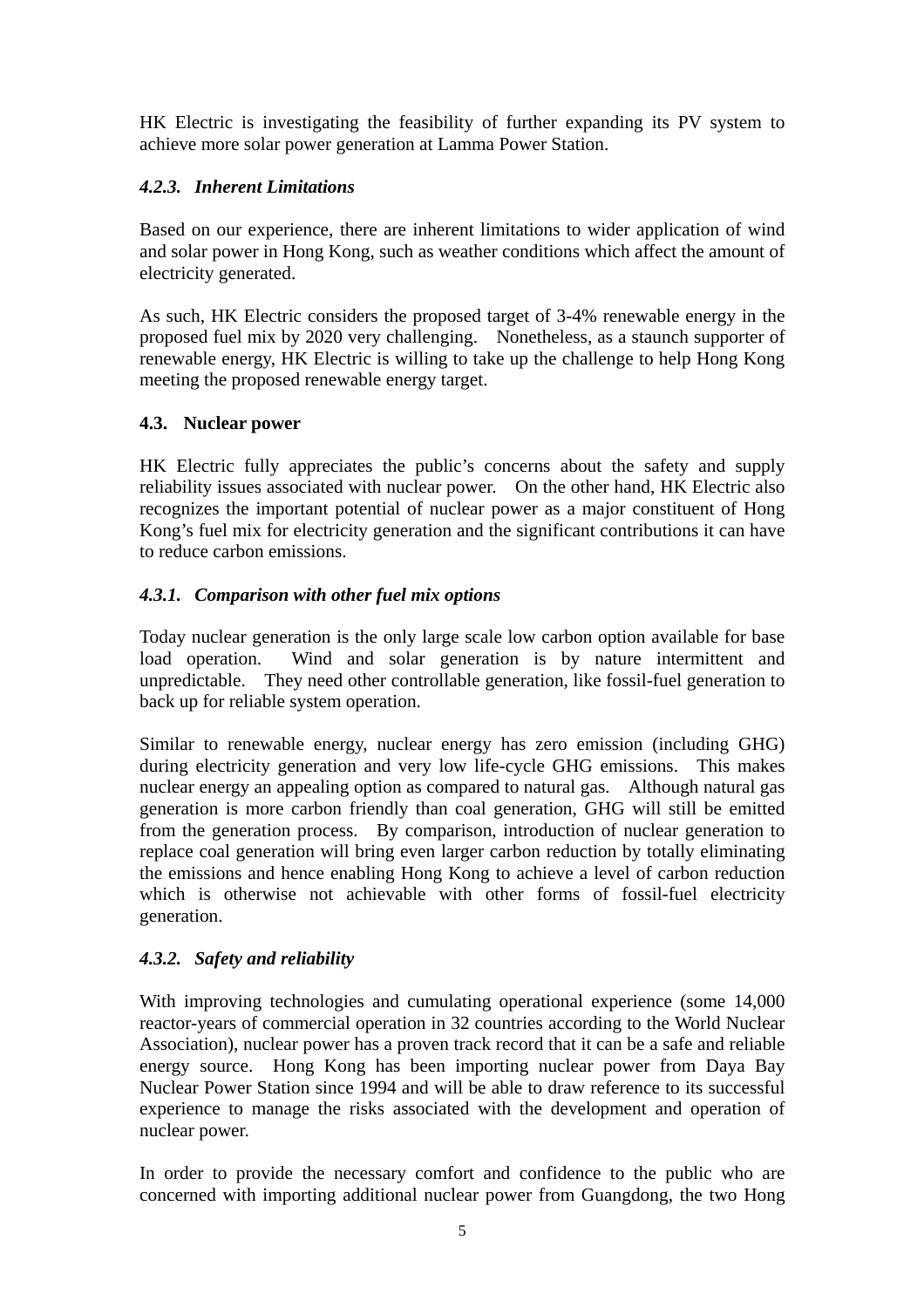Kong power companies should be allowed to participate throughout the design, construction, operation and management of the new nuclear power station and associated dedicated transmission facilities required for the safe and reliable import of nuclear power.

# *4.3.3. A feasible option*

If Hong Kong is going to reduce the share of coal in its generation fuel mix to below 10% without increasing the share of nuclear import currently at around 20%, the share of natural gas will have to be increased to around 70% in the generation fuel mix. However, the 20% nuclear  $+70\%$  gas  $+10\%$  coal generation fuel mix will emit much more GHG as compared with the 50% nuclear  $+40\%$  gas  $+10\%$  coal generation fuel mix. Introduction of more nuclear power to Hong Kong can also help to alleviate the potential risks of over-reliance on natural gas, the demand and market prices of which are ever rising.

Overall, HK Electric considers that it is feasible for Hong Kong to import a large quantity of nuclear power from Guangdong, which is pursuing an aggressive nuclear target to have 24,000MW nuclear capacity installed and 10,000MW nuclear capacity under construction by 2020 in the current planning regime. These targets will likely be revised upward in the future planning regime. With Central People's Government's support and Guangdong Provincial Government's close coordination and support, it is reasonable and pragmatic for Hong Kong to pursue the proposed 50% nuclear fuel mix target.

The feasibility of nuclear power can also be demonstrated in terms of its anticipated impact on electricity tariff. Tariff for nuclear power is likely to be more stable than tariff for coal or LNG. Fuel (uranium) price has a relatively small impact on cost of nuclear power generation when compared to other technologies like natural gas generation. According to the McKinsey report "Reducing U.S. Greenhouse Gas Emissions: How Much at What Costs?" published in 2007, nuclear option offers lower cost of abatement of carbon emissions when compared to carbon capture and storage (CCS) and renewable energy options.

HK Electric has analysed the domestic tariff of 3 western continental European countries represented by those in their respective capital cities, viz. France (Paris), Germany (Berlin), and Italy (Rome). These are highly developed Euro Zone countries and have installed nuclear power generation to a different extent. France has 76% of its electricity generated by nuclear power, Germany 23% and Italy nil. As shown in the table below, barring other factors, countries with electricity generated from nuclear sources appear to have lower and more stable tariffs than those without, despite huge price volatility of fossil fuels in the period of 2007 - 2010. In general, the larger the portion of nuclear generation, the lower and more stable the tariffs.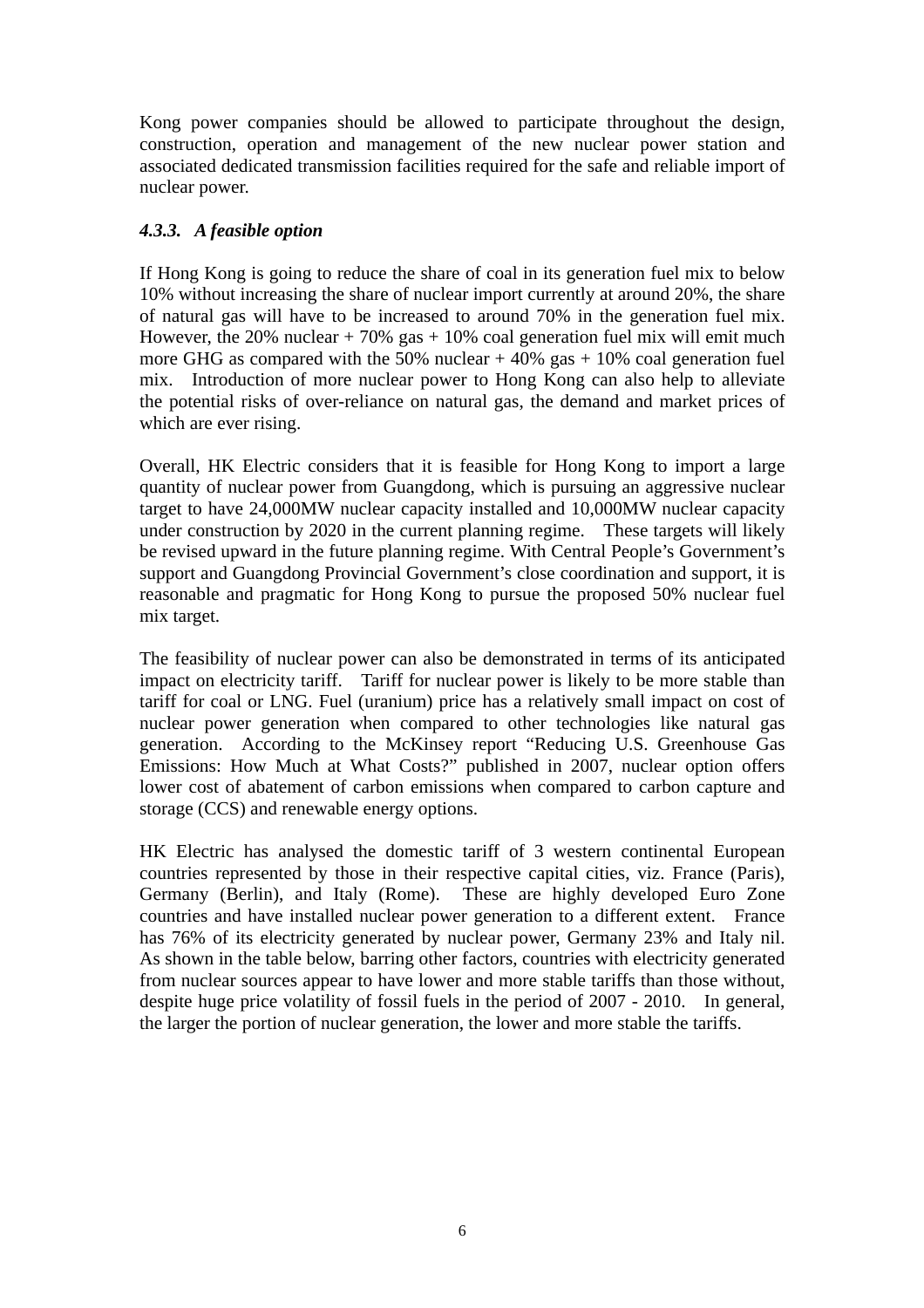| Comparison of Residential Tariffs - By Average Electricity Price 1<br>(for Monthly Consumption = 300 Units) |                          |                   |               |
|-------------------------------------------------------------------------------------------------------------|--------------------------|-------------------|---------------|
| Country<br>Capital City                                                                                     | France<br>Paris          | Germany<br>Berlin | Italy<br>Rome |
| Utility                                                                                                     | Electricité de<br>France | Vattenfall Europe | Enel SPA      |
|                                                                                                             | $E$ kWh                  | $\bigoplus$ kWh   | $E$ kWh       |
| 2005                                                                                                        | 0.114                    | 0.161             | 0.155         |
| 2006                                                                                                        | 0.114                    | 0.165             | 0.183         |
| 2007                                                                                                        | 0.117                    | 0.177             | 0.184         |
| 2008                                                                                                        | 0.119                    | 0.173             | 0.206         |
| 2009                                                                                                        | 0.108                    | 0.173             | 0.193         |
| 2010                                                                                                        | 0.110                    | 0.184             | 0.181         |
| 2005-2010<br>Average                                                                                        | 0.114                    | 0.172             | 0.184         |
| <b>Residential Tariffs Index (Year 2005=100)</b>                                                            |                          |                   |               |
| 2005                                                                                                        | 100                      | 100               | 100           |
| 2006                                                                                                        | 100                      | 102               | 118           |
| 2007                                                                                                        | 103                      | 110               | 118           |
| 2008                                                                                                        | 105                      | 108               | 133           |
| 2009                                                                                                        | 94                       | 108               | 124           |
| 2010                                                                                                        | 96                       | 114               | 117           |

# **Comparison of Residential Tariffs - By Average Electricity Price 1**

Source: Websites of respective utilities

1. Average net electricity tariff in November of respective years for a monthly consumption of 300kWh.

Participating in Mainland's nuclear development program also offers Hong Kong an opportunity not only to develop its engineering and management professions but also to enhance its cross-border economic cooperation with the Mainland.

As for any other generating facilities, there is a long lead time for the planning, construction and development of the nuclear power plants and the associated dedicated transmission facilities. These power infrastructures are also huge investments and involve very long investment horizon. To materialize the investments in the infrastructures so that Hong Kong can benefit from increased nuclear power import, it is necessary to have a stable and well proven regulatory regime with long-term certainty to encourage investors to plan for and to commit to the long-term investments.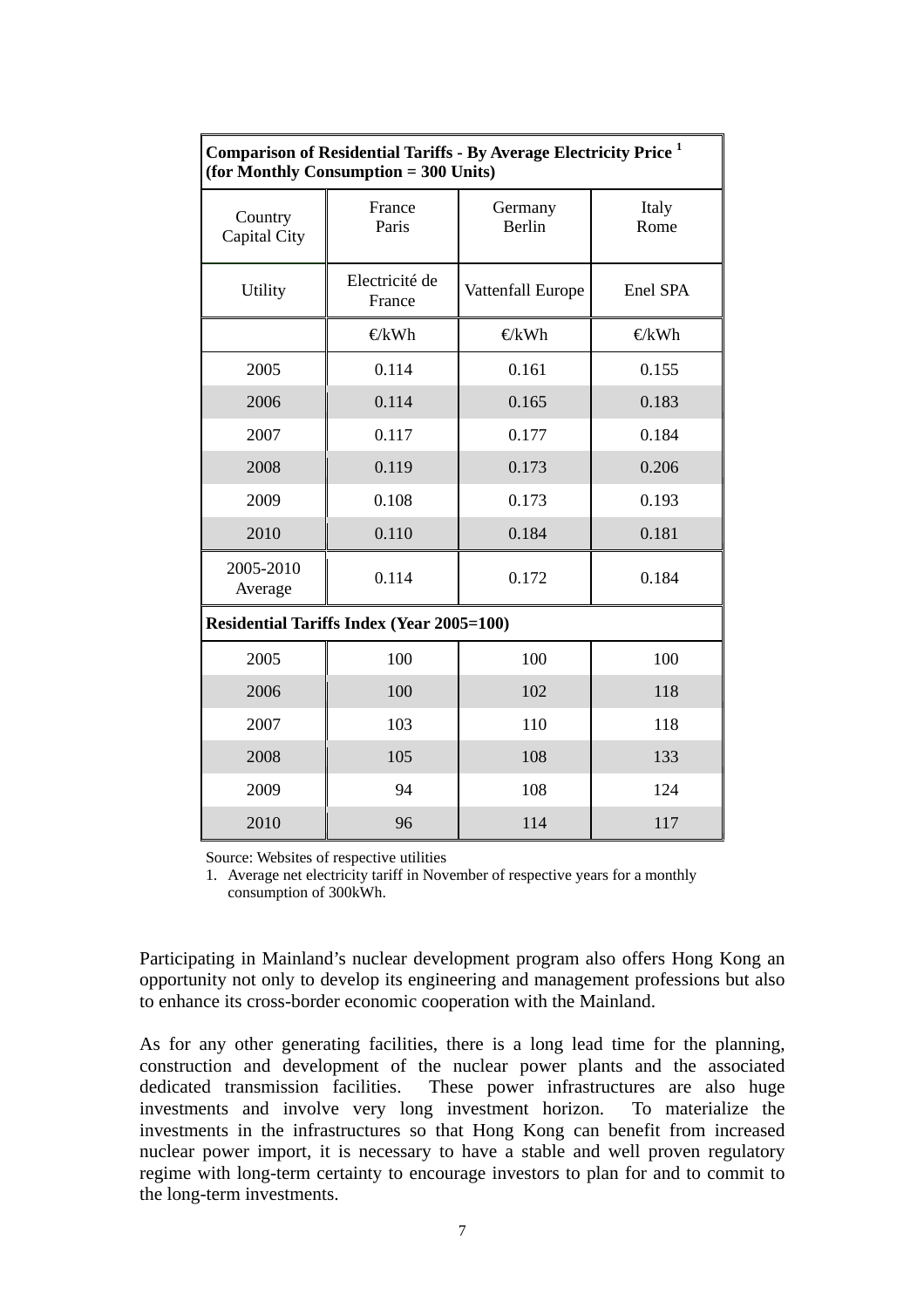Clearly, the import of large quantity of nuclear power from Guangdong Province will significantly contribute to GHG emissions reduction but it will be a very challenging mission. Its success will require the close cooperation and support of the Central People's Government, the Guangdong Provincial Government and the HKSAR Government, as well as stakeholders in Guangdong and Hong Kong.

#### **5. Energy efficiency and conservation**

Energy efficiency and conservation are low hanging fruit for carbon reduction. The HKSAR Government estimated that for new buildings, the implementation of the Mandatory Building Energy Codes will result in energy savings of 2.8 billion kWh and reduction of 1.96 million tonnes of CO2 emissions in ten years (about 0.7% of total electricity consumption per year). Using electricity in an efficient and responsible manner is beneficial to the environment.

HK Electric fully supports that the community should conserve energy to reduce local GHG emissions. As one of the key players of the Hong Kong energy market, HK Electric has been promoting energy efficiency and conservation to the public through various initiatives including the Smart Power Campaign, the Clean Energy Fund and the Energy Efficiency Education Fund, and the provision of free energy audit services to our customers. Within the company, HK Electric has also set up CSR Committee and Environment Committee to steer and coordinate all corporate social responsibility and environmental initiatives and to encourage greener practices among our staff.

#### **6. Green transport**

HK Electric is a supporter of green transport and has been proactive in introducing electric vehicles to the company fleet since 1984. In 2010, HK Electric bought 10 Mitsubishi i MiEV electric vehicles and 2 Smith electric mini-buses for the company fleet and made available another 10 iMiEV electric vehicles for leasing by corporate customers on contract terms. Besides, HK Electric has been working closely with the HKSAR Government and other stakeholders to encourage wider use of electric vehicles by setting up charging stations at popular public car parks on the HK Island and quick charging facility in its premises.

#### **7. Preparing for necessary adaptation**

HK Electric is fully aware of the impacts of climate change not only on our business but also on the sustainable development of the Hong Kong society. We support the proposed adaptation options listed out in the Consultation Paper in principle and will carefully consider the appropriate implementation plans based on the proposed framework.